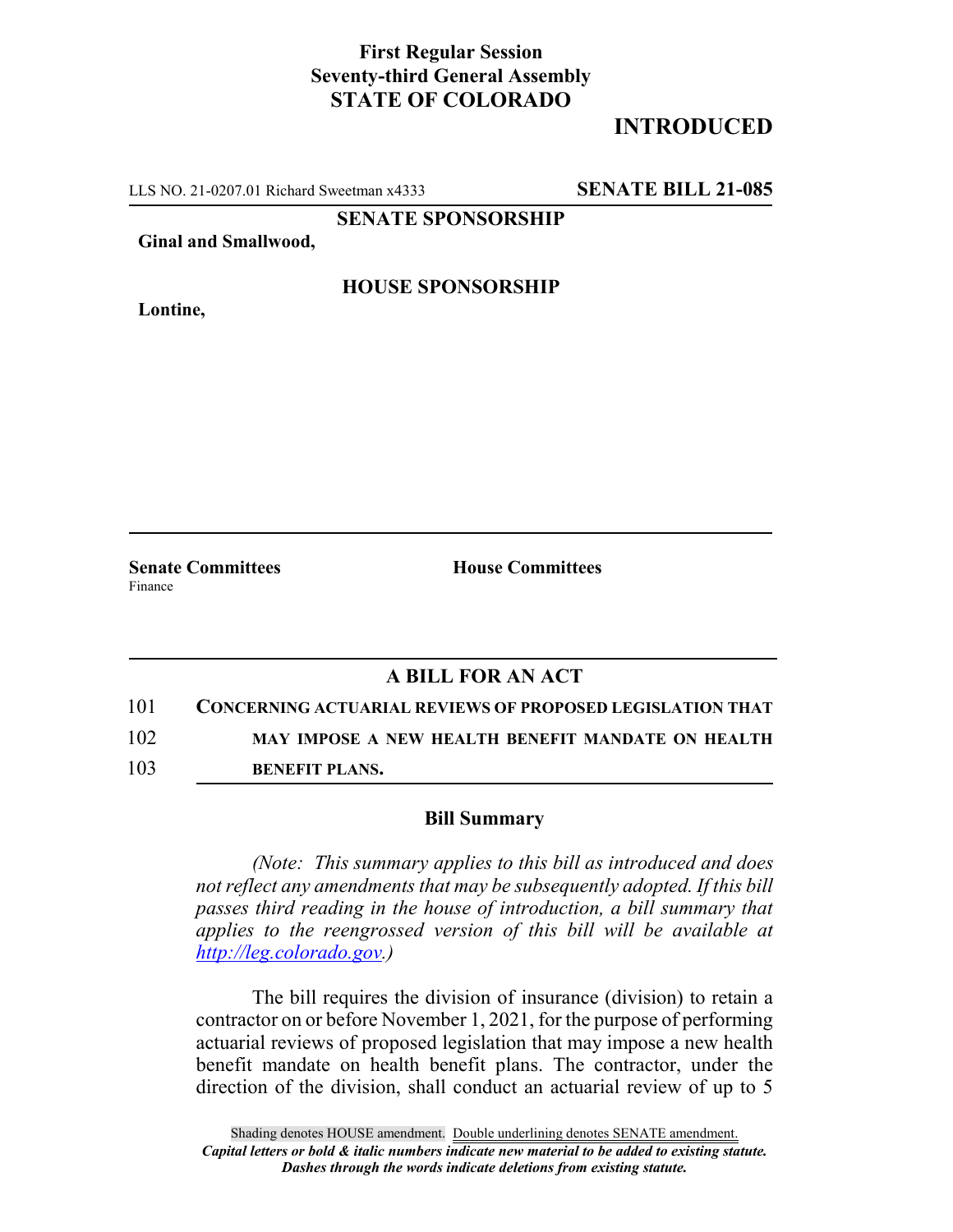legislative proposals for each regular legislative session, each at the request of a member of the general assembly. Each actuarial review performed by the contractor must consider the predicted effects of the legislative proposal during the 5 years immediately following the effective date of the proposed legislation, including specifically described considerations.

In preparing a fiscal note for any legislative proposal that may impose a new health benefit mandate on health benefit plans, the legislative service agency charged with preparing the fiscal note shall either:

- Include in the fiscal note information that is produced by the contractor in review of the legislative proposal; or
- If no information is produced by the contractor in review of the legislative proposal, indicate such fact in the fiscal note.

1 *Be it enacted by the General Assembly of the State of Colorado:*

2 **SECTION 1.** In Colorado Revised Statutes, **add** 10-16-154 as 3 follows:

 **10-16-154. Actuarial reviews of proposed health care legislation - division to contract with third party.** (1) (a) ON OR BEFORE NOVEMBER 1, 2021, THE DIVISION SHALL RETAIN BY CONTRACT AN ENTITY THAT HAS EXPERIENCE WITH BOTH HEALTH CARE POLICY AND ACTUARIAL REVIEWS, REFERRED TO WITHIN THIS SECTION AS THE "CONTRACTOR", FOR THE PURPOSE OF PERFORMING ACTUARIAL REVIEWS OF PROPOSED LEGISLATION THAT MAY IMPOSE A NEW HEALTH BENEFIT MANDATE ON HEALTH BENEFIT PLANS. THE CONTRACTOR, UNDER THE DIRECTION OF THE DIVISION, SHALL CONDUCT AN ACTUARIAL REVIEW OF UP TO FIVE SUCH LEGISLATIVE PROPOSALS FOR EACH REGULAR LEGISLATIVE SESSION, EACH AT THE REQUEST OF A MEMBER OF THE GENERAL ASSEMBLY. IF THE DIVISION RECEIVES MORE THAN FIVE SUCH REQUESTS REGARDING LEGISLATIVE PROPOSALS THAT ARE BEING OR WILL BE CONSIDERED DURING A REGULAR LEGISLATIVE SESSION, THE CHAIR OF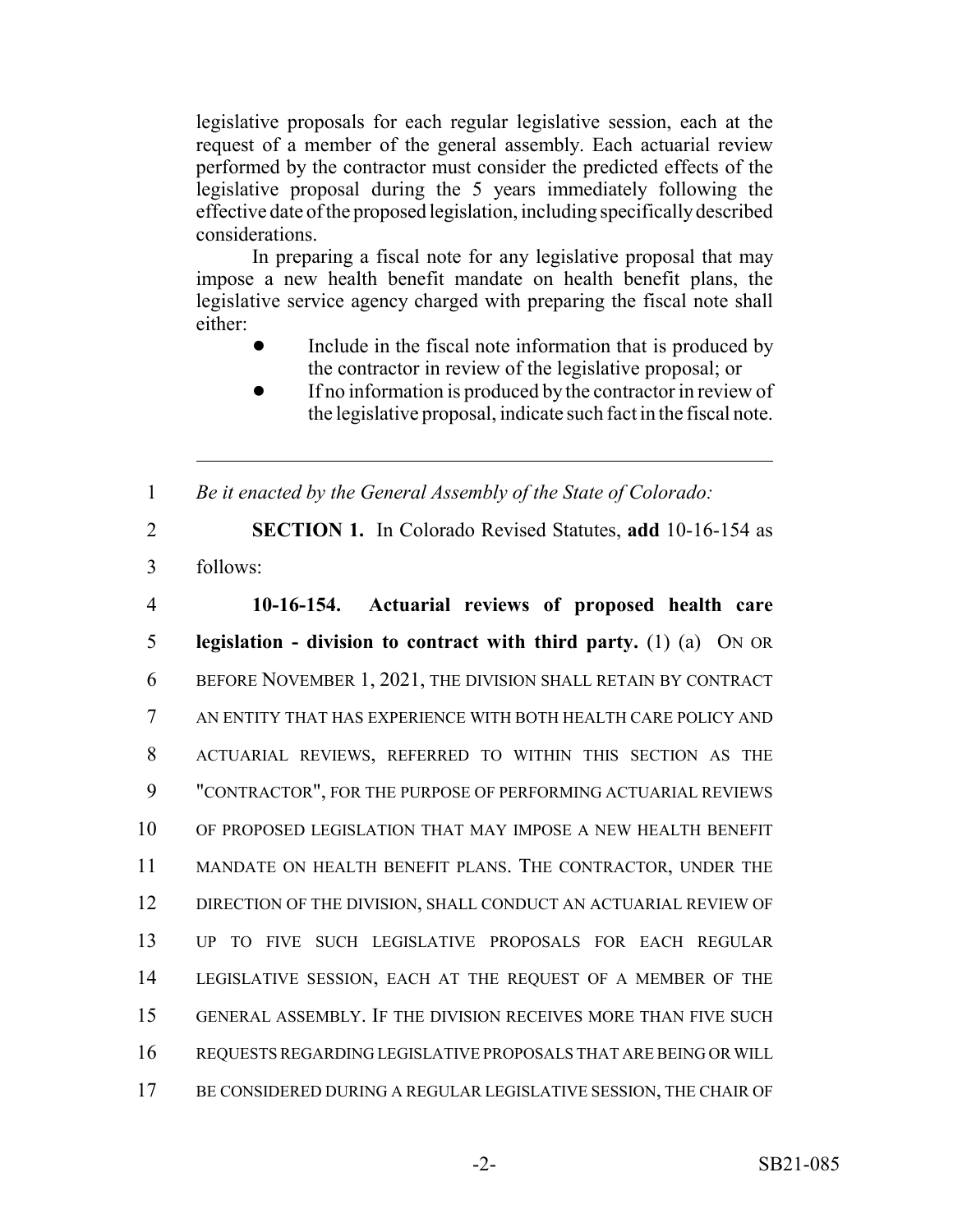THE HOUSE OF REPRESENTATIVES HEALTH AND INSURANCE COMMITTEE, OR ANY SUCCESSOR COMMITTEE, IN CONSULTATION WITH THE CHAIR OF THE SENATE HEALTH AND HUMAN SERVICES COMMITTEE, OR ANY SUCCESSOR COMMITTEE, SHALL SELECT WHICH LEGISLATIVE PROPOSALS THE CONTRACTOR SHALL REVIEW.

 (b) AN ACTUARIAL REVIEW PERFORMED BY THE CONTRACTOR PURSUANT TO SUBSECTION (1)(a) OF THIS SECTION MUST CONSIDER THE PREDICTED EFFECTS OF THE LEGISLATIVE PROPOSAL DURING THE FIVE YEARS IMMEDIATELY FOLLOWING THE EFFECTIVE DATE OF THE PROPOSED LEGISLATION, INCLUDING:

 (I) AN ESTIMATE OF THE NUMBER OF COLORADO RESIDENTS WHO 12 WILL BE DIRECTLY AFFECTED BY THE PROPOSED LEGISLATION;

 (II) ESTIMATES OF CHANGES IN THE RATES OF UTILIZATION OF SPECIFIC HEALTH CARE SERVICES THAT MAY RESULT FROM THE PROPOSED LEGISLATION;

 (III) ESTIMATES CONCERNING ANY CHANGES IN CONSUMER COST SHARING THAT WOULD RESULT FROM THE PROPOSED LEGISLATION;

 (IV) ESTIMATES OF ANY INCREASES IN PREMIUMS CHARGED TO COVERED PERSONS OR EMPLOYERS FOR HEALTH BENEFIT PLANS OFFERED IN THE INDIVIDUAL, SMALL-GROUP, AND LARGE-GROUP MARKETS THAT 21 WOULD RESULT FROM THE PROPOSED LEGISLATION:

**(V) AN ESTIMATE OF THE INCREASE IN THE COST OF COVERAGE, IF** 23 ANY, IN GROUP BENEFIT PLANS OFFERED UNDER THE "STATE EMPLOYEES 24 GROUP BENEFITS ACT", PART 6 OF ARTICLE 50 OF TITLE 24, THAT WOULD RESULT FROM THE PROPOSED LEGISLATION, REGARDLESS OF WHETHER THE PROPOSED LEGISLATION AMENDS THAT ACT OR APPLIES TO STATE EMPLOYEE GROUP BENEFIT PLANS;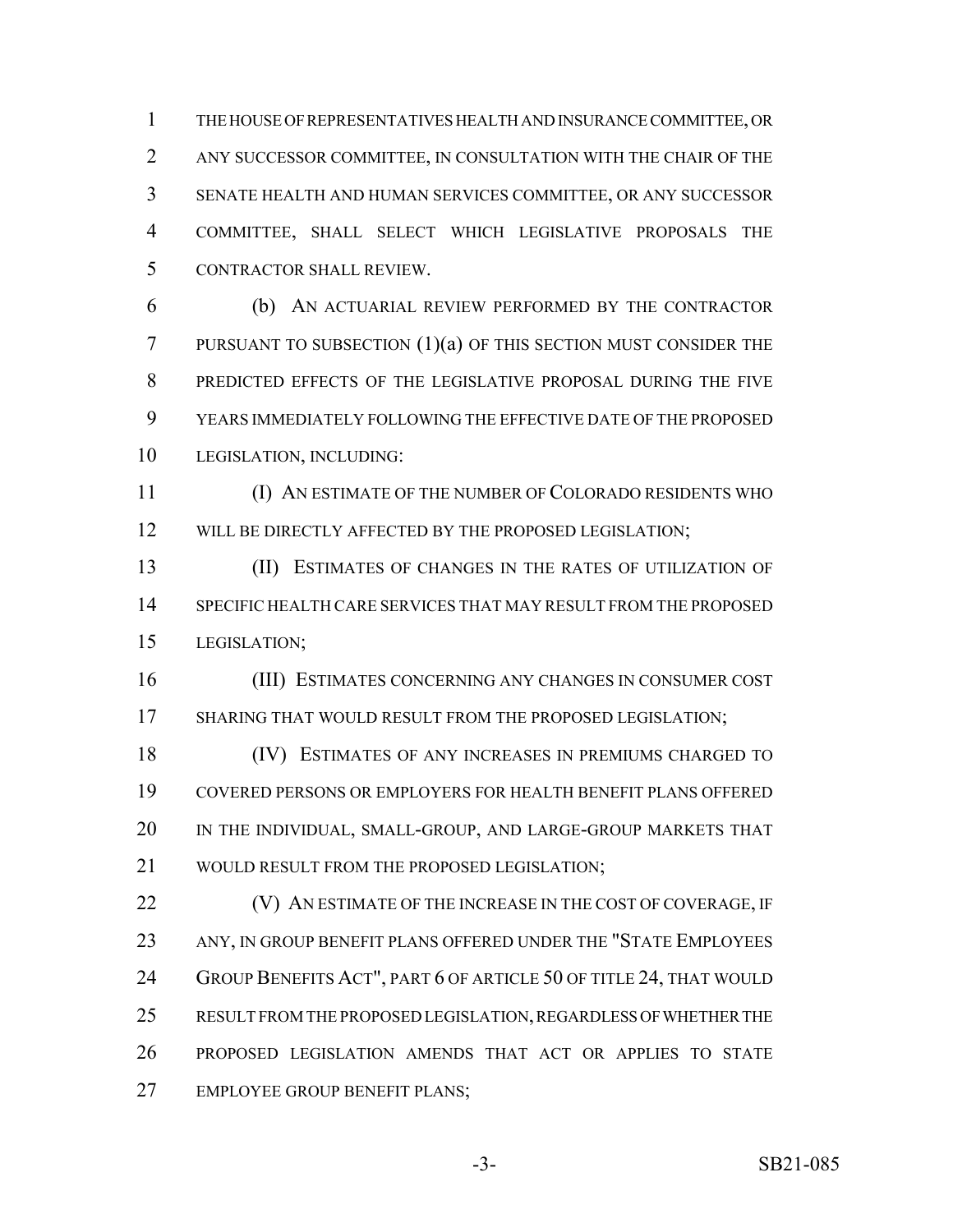(VI) AN ESTIMATE OF THE INCREASE IN EXPENDITURES, IF ANY, FOR MEDICAL ASSISTANCE PROVIDED PURSUANT TO THE "COLORADO MEDICAL ASSISTANCE ACT", ARTICLES 4, 5, AND 6 OF TITLE 25.5, THAT WOULD RESULT FROM THE PROPOSED LEGISLATION, REGARDLESS OF WHETHER THE PROPOSED LEGISLATION AMENDS THAT ACT;

 (VII) AN ESTIMATE OF THE INCREASE IN COST OF COVERAGE, IF ANY, THAT WOULD RESULT FROM THE PROPOSED LEGISLATION FOR EMPLOYERS WITH FEWER THAN ONE HUNDRED EMPLOYEES, EMPLOYERS WITH AT LEAST ONE HUNDRED EMPLOYEES BUT FEWER THAN FIVE HUNDRED EMPLOYEES, AND EMPLOYERS WITH FIVE HUNDRED OR MORE EMPLOYEES;

 (VIII) AN ESTIMATE OF THE POTENTIAL LONG-TERM COST SAVINGS ASSOCIATED WITH ANY NEW HEALTH BENEFIT OR SERVICE DESCRIBED IN 14 THE PROPOSED LEGISLATION; AND

 (IX) IDENTIFICATION OF ANY POTENTIAL HEALTH BENEFITS THAT WOULD RESULT FROM ANY NEW HEALTH BENEFIT OR SERVICE DESCRIBED 17 IN THE PROPOSED LEGISLATION.

 (c) AN ACTUARIAL REVIEW PERFORMED PURSUANT TO THIS SECTION MUST:

20 (I) INDICATE THE INFORMATION DESCRIBED IN SUBSECTION (1)(b)(IV) OF THIS SECTION IN TERMS OF PERCENTAGE INCREASE AND IN TERMS OF PER-MEMBER, PER-MONTH CHARGES; AND

23 (II) INDICATE THE INFORMATION DESCRIBED IN SUBSECTIONS 24 (1)(b)(V), (1)(b)(VI), (1)(b)(VII), AND (1)(b)(VIII) OF THIS SECTION IN TERMS OF DOLLAR AMOUNTS.

 (2) IN PERFORMING ACTUARIAL REVIEWS OF PROPOSED LEGISLATION, THE CONTRACTOR SHALL UTILIZE DATA FROM THE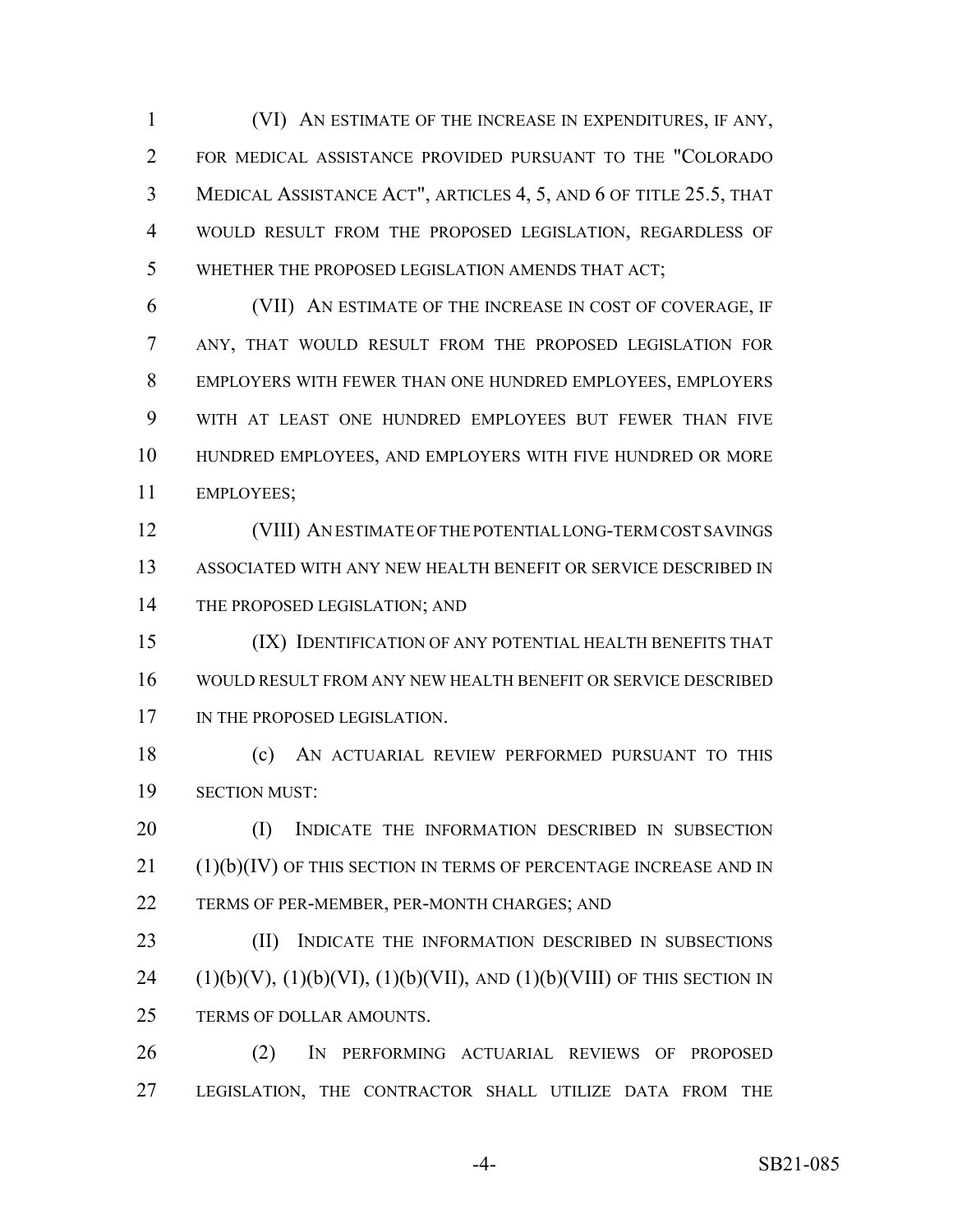ALL-PAYER HEALTH CLAIMS DATABASE DESCRIBED IN SECTION 25.5-1-204. CARRIERS ARE ENCOURAGED TO PROVIDE INFORMATION TO, AND OTHERWISE COOPERATE WITH, THE CONTRACTOR AND THE DIVISION FOR THE PURPOSES OF THIS SECTION.

 (3) IN PREPARING A FISCAL NOTE, AS DESCRIBED IN SECTION 2-2-322, FOR ANY LEGISLATIVE PROPOSAL THAT MAY IMPOSE A NEW HEALTH BENEFIT MANDATE ON HEALTH BENEFIT PLANS, THE LEGISLATIVE SERVICE AGENCY CHARGED WITH PREPARING THE FISCAL NOTE SHALL EITHER:

 (a) TO THE EXTENT PRACTICABLE, INCLUDE IN THE FISCAL NOTE THE INFORMATION THAT IS PRODUCED BY THE CONTRACTOR IN REVIEW OF THE LEGISLATIVE PROPOSAL PURSUANT TO THIS SECTION AND SUBMITTED TO THE DIRECTOR OF RESEARCH OF THE LEGISLATIVE COUNCIL BY THE DIVISION, INCLUDING AN INDICATION OF HOW THE CONTRACTOR'S REPORT MAY BE OBTAINED IN ITS ENTIRETY; OR

 (b) IF NO INFORMATION IS PRODUCED BY THE CONTRACTOR IN REVIEW OF THE LEGISLATIVE PROPOSAL PURSUANT TO THIS SECTION, 18 INDICATE SUCH FACT IN THE FISCAL NOTE.

 **SECTION 2.** In Colorado Revised Statutes, 2-2-322, **add** (5) as follows:

 **2-2-322. Fiscal notes - repeal.** (5) IN PREPARING A FISCAL NOTE FOR ANY LEGISLATIVE PROPOSAL THAT MAY IMPOSE A NEW HEALTH BENEFIT MANDATE ON HEALTH BENEFIT PLANS, THE LEGISLATIVE SERVICE AGENCY CHARGED WITH PREPARING THE FISCAL NOTE SHALL SATISFY THE REQUIREMENTS OF SECTION 10-16-154 (3).

 **SECTION 3.** In Colorado Revised Statutes, **repeal** 10-16-103 as follows: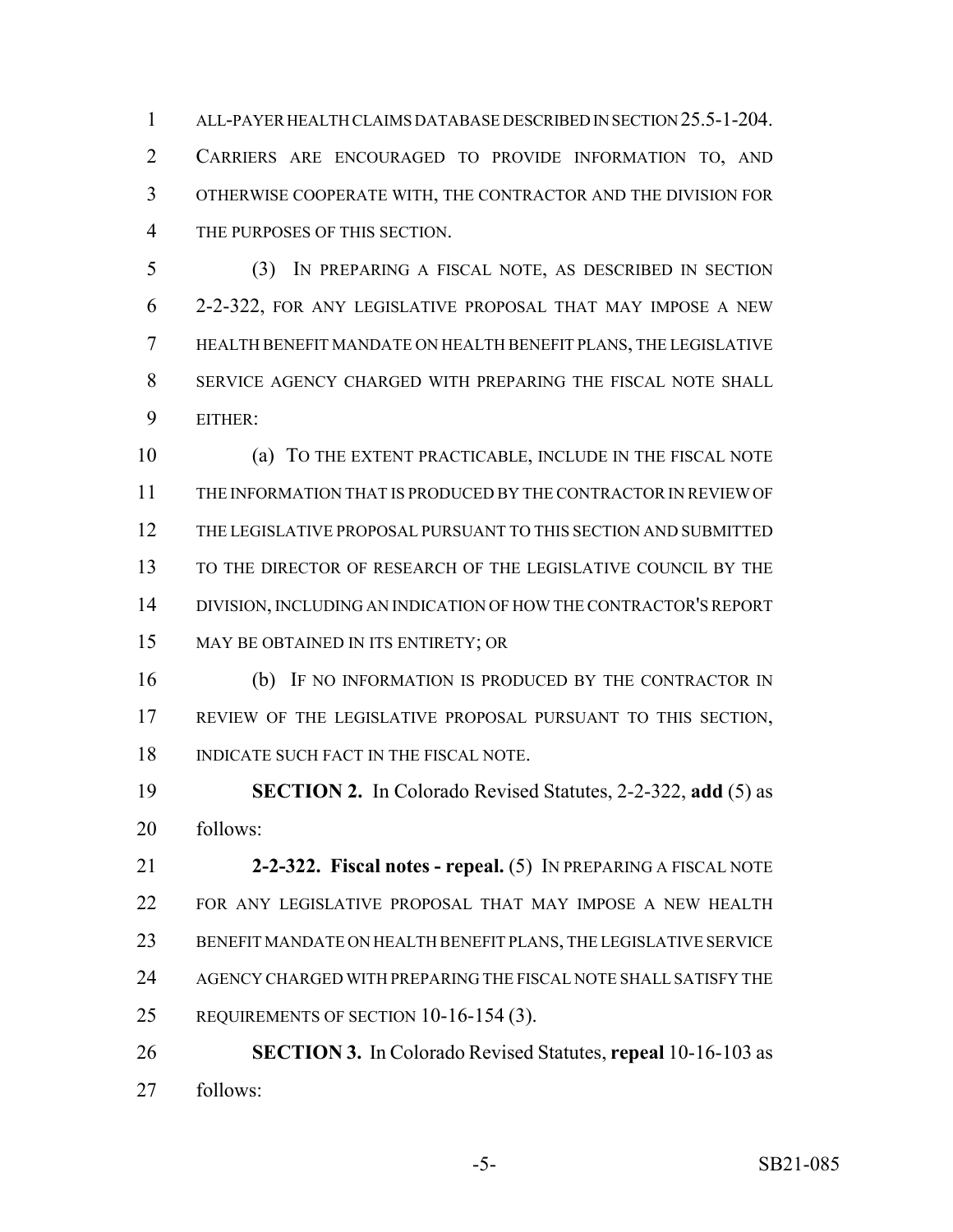| $\mathbf{1}$ | 10-16-103. Proposal of mandatory health care coverage                      |
|--------------|----------------------------------------------------------------------------|
| 2            | provisions. $(1)$ Every person or organization which seeks legislative     |
| 3            | action which would mandate a health coverage or offering of a health       |
| 4            | coverage by an insurance carrier, nonprofit hospital and health care       |
| 5            | service corporation, health maintenance organization, or prepaid dental    |
| 6            | care plan organization as a component of individual or group policies      |
| 7            | shall submit a report to the legislative committee of reference addressing |
| 8            | both the social and financial impacts of such coverage, including the      |
| 9            | efficacy of the treatment or service proposed.                             |
| 10           | $(2)$ Guidelines for assessing the impact of proposed mandated or          |
| 11           | mandatorily offered health coverage to the extent that information is      |
| 12           | available shall include, but not be limited to, the following:             |
| 13           | (a) The social impact of such mandatory coverage, including, but           |
| 14           | not limited to, the following:                                             |
| 15           | $(H)$ The extent to which the treatment or service is generally            |
| 16           | utilized by a significant portion of the population;                       |
| 17           | $(H)$ The extent to which the insurance coverage is already                |
| 18           | generally available to the general population;                             |
| 19           | (III) The extent to which the lack of coverage results in persons          |
| 20           | avoiding necessary health care treatments;                                 |
| 21           | (IV) The extent to which the lack of coverage results in                   |
| 22           | unreasonable financial hardship;                                           |
| 23           | (V) The level of public demand for the treatment or service,               |
| 24           | including the public level of demand for insurance coverage of such        |
| 25           | treatment or service;                                                      |
| 26           | (VI) The level of interest of collective bargaining agents in              |
| 27           | negotiating privately for inclusion of this coverage in group contracts;   |